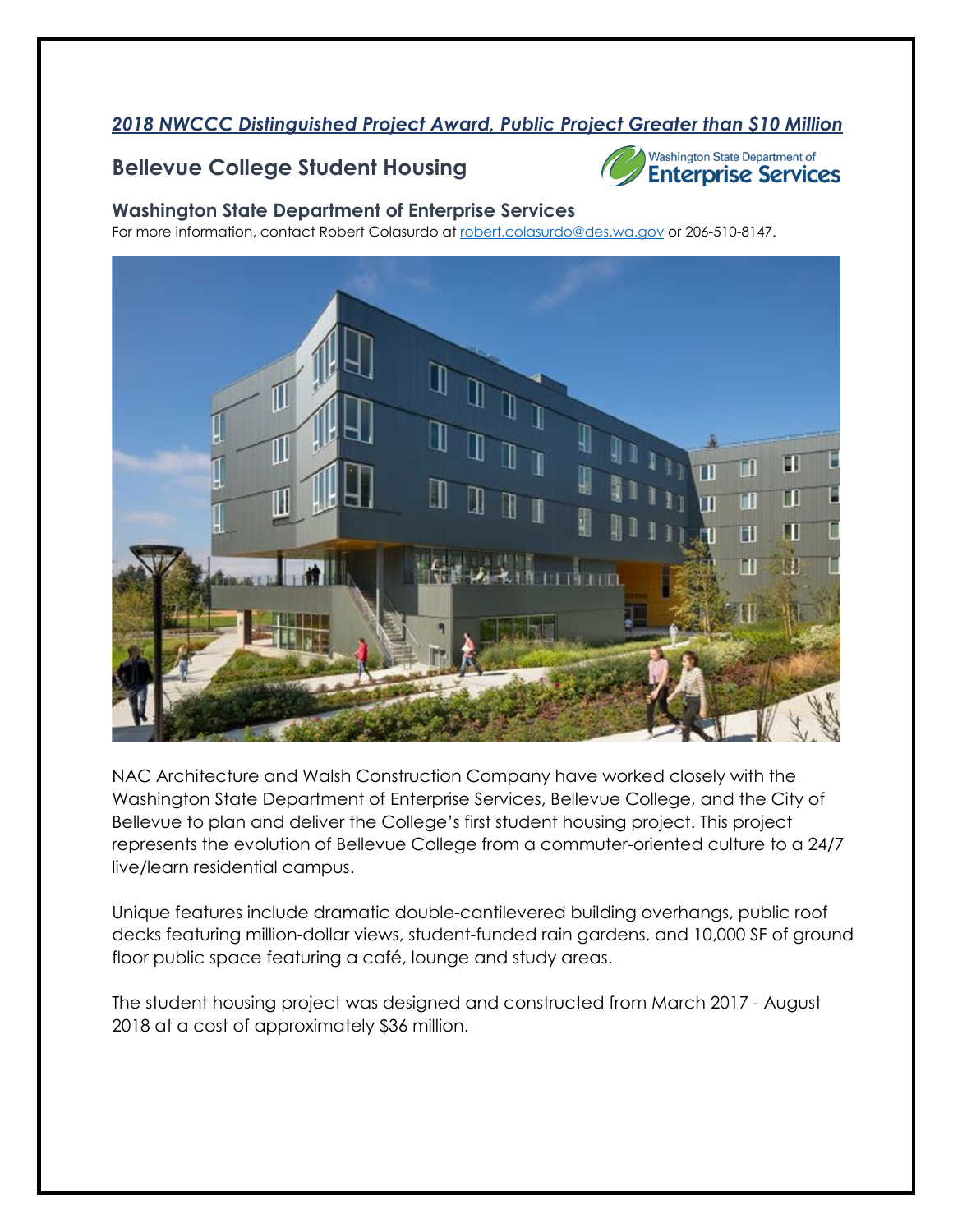### *2018 NWCCC Distinguished Project Award, Private Project Greater than \$10 Million*

## **Light Naphtha Hydrotreater**

#### **Phillips 66 Ferndale Refinery**

For more information, contact Mark Kitzan at [mark.kitzan@p66.com](mailto:mark.kitzan@p66.com) or 360-384-8501.





Phillips 66's Light Naphtha Hydrotreater Project is an EPA compliance driven project that reduces the amount of sulfur in the gasoline production from 30 ppm to less than 10 ppm.

Before construction could begin on the new Hydrotreater, an out of service refinery unit and all associated piping, structures, and foundations had to be demolished. This complex work involved the removal of 31 tons of asbestos containing material, 230 tons of steel, 1,500 tons of concrete, 2,800 tons of contaminated soil. In addition, 123 piping tie-ins were required to disconnect the demolished unit from the operating refinery.

Phillips 66 and their major subcontractor JH Kelly implemented the "Last Planner" project scheduling system for the first time in the refinery's history. This enabled the involvement of the craft labor supervision in the detailed planning of daily work. With the vertically stacked nature of work with many crafts working above, below and next to several other crafts, this system allowed for a safe and highly efficient execution of construction.

The hydrotreater project was designed and constructed from February 2015 - December 2018 at a cost of approximately \$60 million.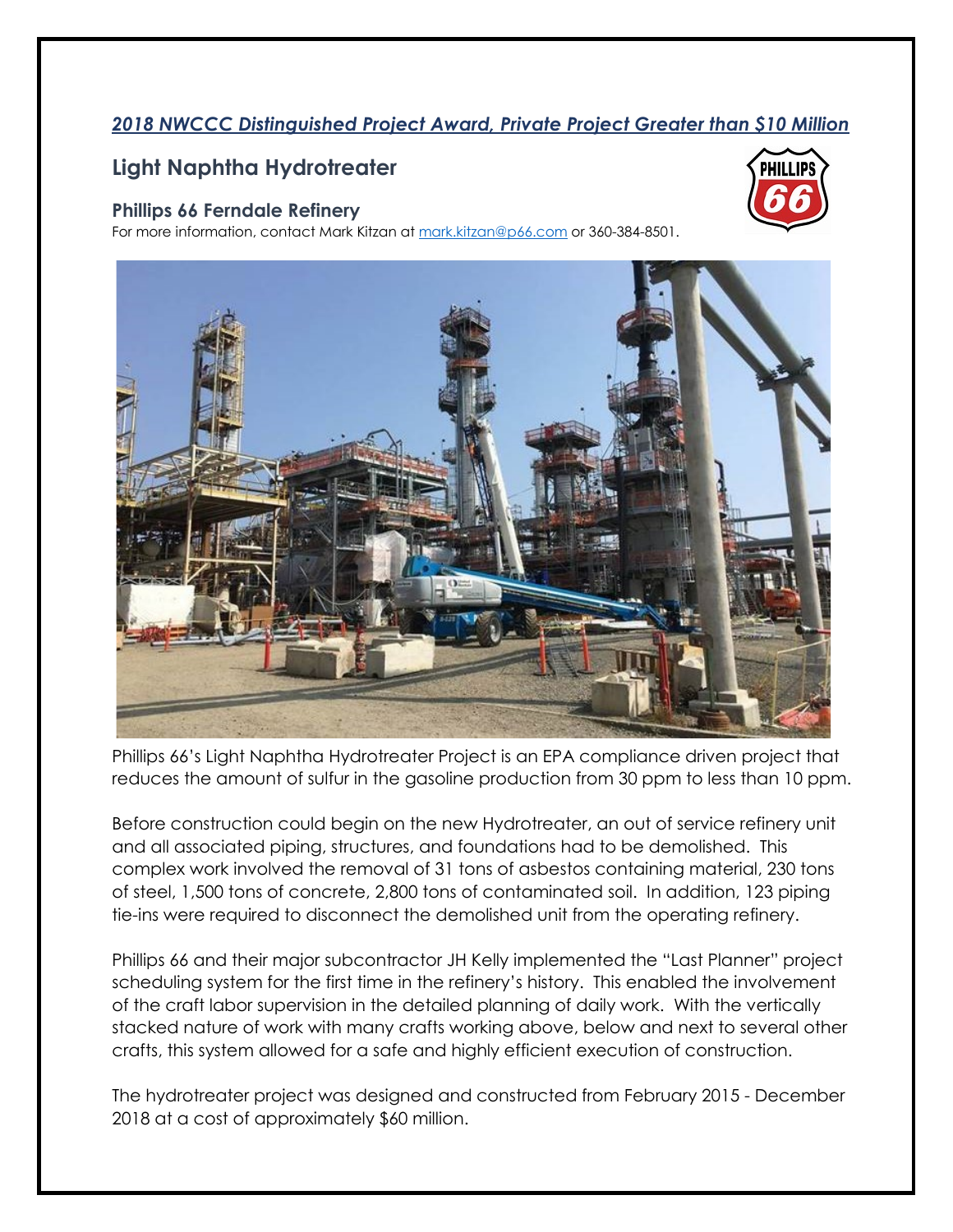## *2018 NWCCC Distinguished Project Award, Public Project Less than \$10 Million*

# **South Plant Effluent Transfer System Duty & Peaking Pump Variable Frequency Drive Replacement**



#### **King County Wastewater Treatment Division**

For more information, contact Crystal Fleet at [crystal.fleet@kingcounty.gov](mailto:crystal.fleet@kingcounty.gov) or 206-477-5451.





King County Wastewater Treatment Division's Variable Frequency Drive Replacement Project is a response to the original equipment manufacturer of the VFDs no longer supporting the equipment with spare parts, field service, or technical engineering services. Because the motors on the pumps cannot be operated without functional VFDs, failures could result in King County discharging treated effluent into the Green River, potentially violating its operating permit with the Washington State Department of Ecology (DOE).

Primary designer Brown and Caldwell searched for creative solutions to maintain existing motors that were not at the end of useful life and install VFD equipment that would not require an expansion of the building. The project team opted for a Digital Front End (DFE) replacement of the peaking pump VFDs, offered by GE. This enabled King County to replace the unsupported controller parts of the VFDs with new digital components programmed and supported by GE, thus requiring minimal modifications to other associated devices thus saving several million dollars to tax and rate payers.

The VFD replacement project was designed and constructed from February 2016 - July 2018 at a cost of approximately \$8 million.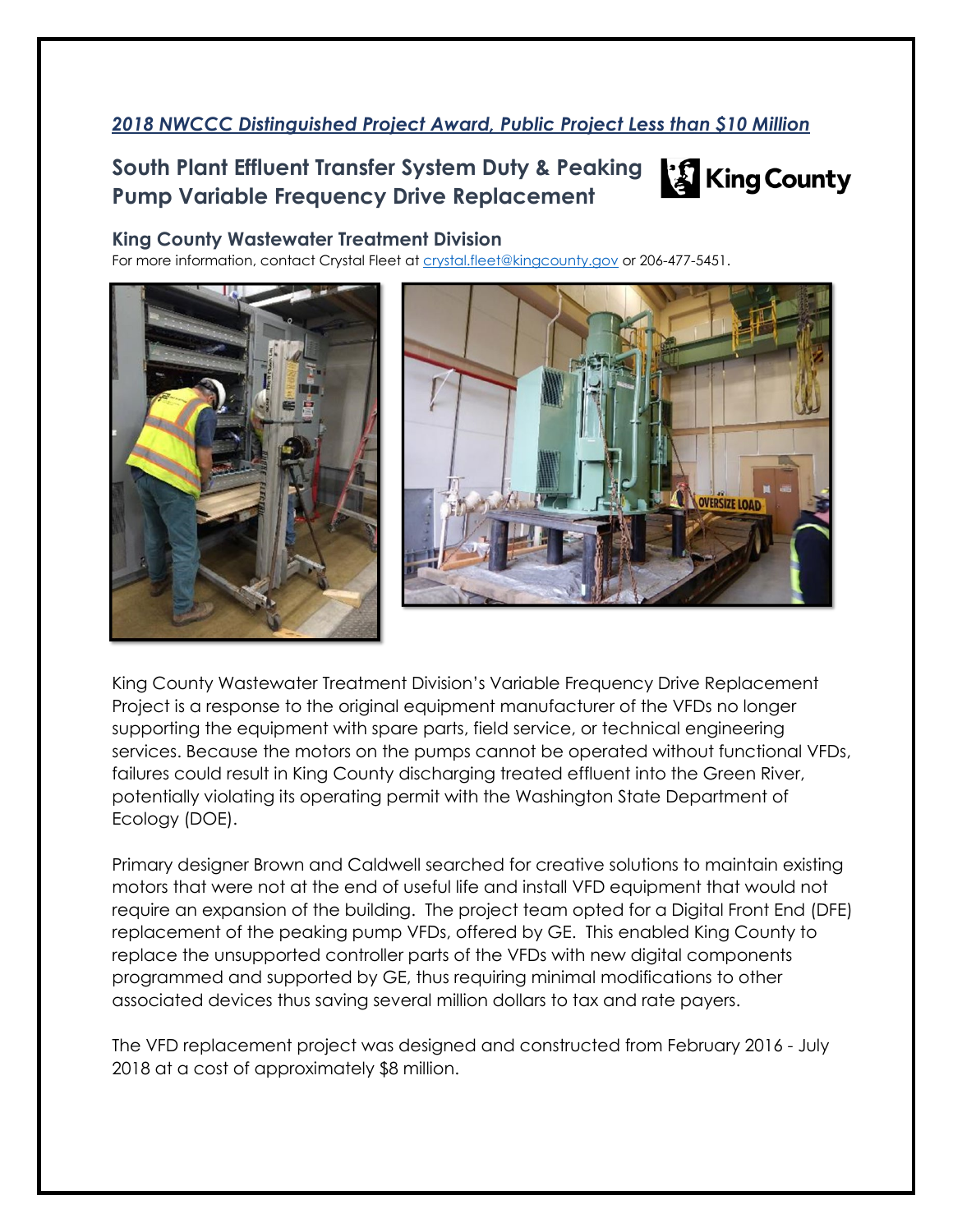## *2018 NWCCC Distinguished Project Award, Private Project Less than \$10 Million*

bp

## **Reformer Chloride Management Improvements**

#### **BP Cherry Point Refinery**

For more information, contact Shelley Stanton at **Shelly.Stanton@bp.com** or 360-526-4752.



BP Cherry Point Refinery's Reformer Chloride Management Project was implemented to reduce fouling within large compressors and to eliminate corrosion on the compressor seals. The corrosion and fouling had led to increased maintenance costs and operational downtime in the past.

The project's primary obstacle was a significantly compressed schedule to allow piping connections to be made during a scheduled outage on the equipment. The project assembled an integrated, high performing team that had early involvement from the operations department, utilized conservative assumptions, and completed the design in 10 months compared to 12 months originally scheduled.

The chloride management improvement project was designed and constructed from February 2017 - April 2018 at a cost of under \$3 million.